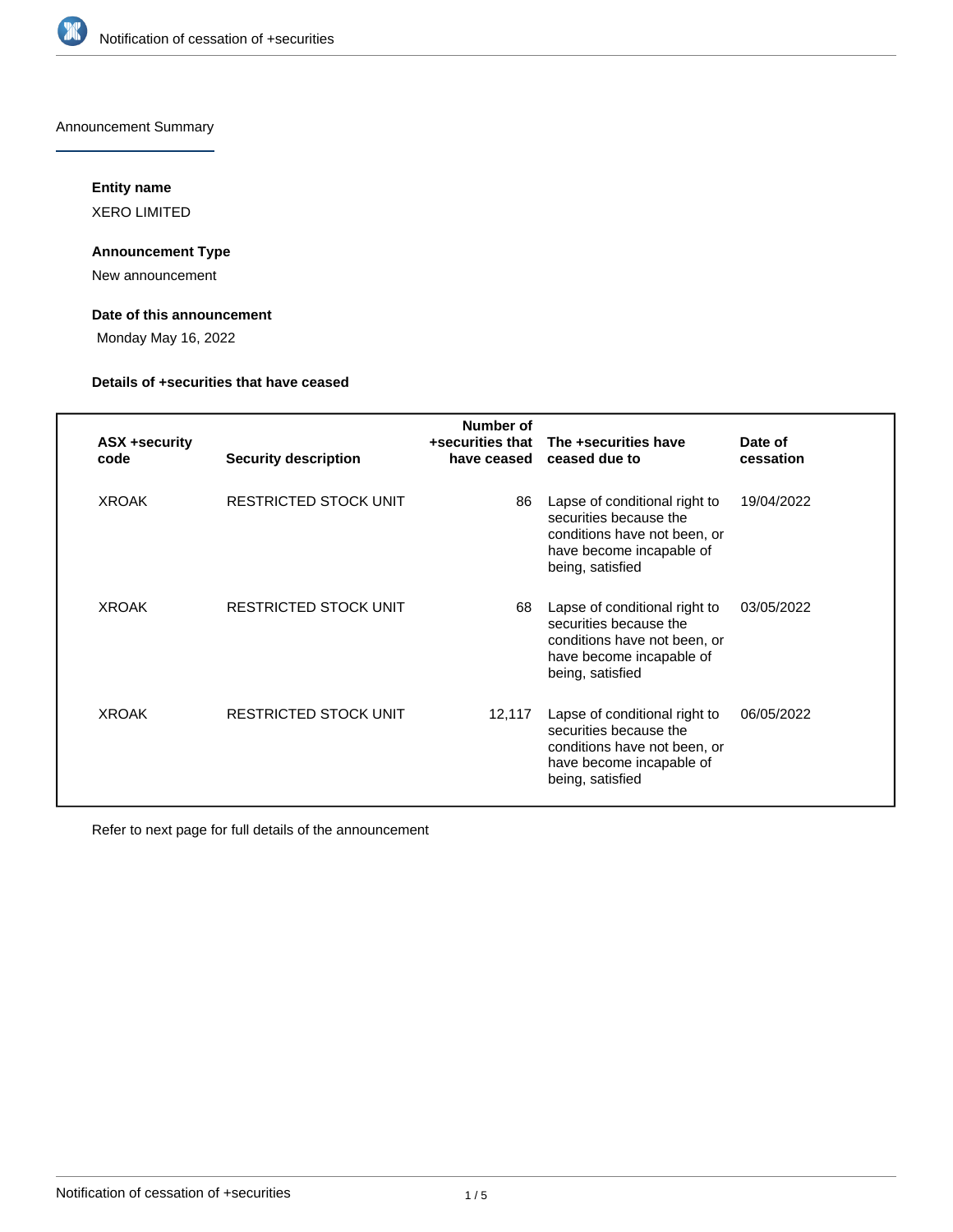

Part 1 - Announcement Details

## **1.1 Name of +Entity**

XERO LIMITED

We (the entity named above) provide the following information about our issued capital.

**1.2 Registered Number Type** ARBN

**Registration Number** 160661183

**1.3 ASX issuer code** XRO

**1.4 The announcement is** New announcement

## **1.5 Date of this announcement**

16/5/2022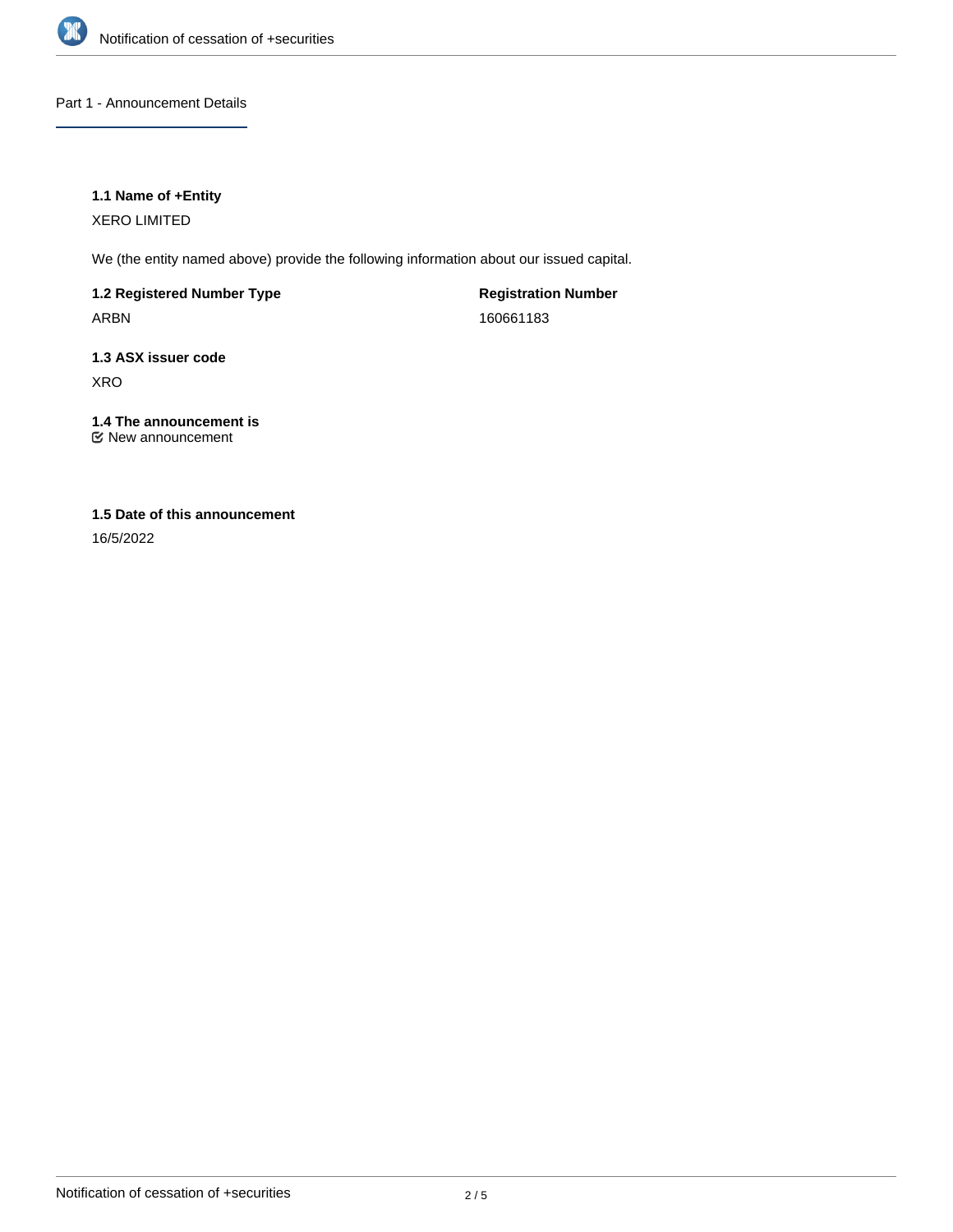

## Part 2 - Details of +equity securities or +debt securities that have ceased

# **ASX +Security Code and Description** XROAK : RESTRICTED STOCK UNIT **Unquoted +equity securities that have ceased Number of securities that have ceased** 86 **Reason for cessation** Lapse of conditional right to securities because the conditions have not been, or have become incapable of being, satisfied **Date of cessation** 19/4/2022 **Is the entity paying any consideration for the cessation?** No

**Any other information the entity wishes to notify to ASX about the cessation?**

# **ASX +Security Code and Description**

XROAK : RESTRICTED STOCK UNIT

## **Unquoted +equity securities that have ceased**

#### **Number of securities that have ceased**

68

### **Reason for cessation**

Lapse of conditional right to securities because the conditions have not been, or have become incapable of being, satisfied

| Date of cessation |  |
|-------------------|--|
| 3/5/2022          |  |

**Is the entity paying any consideration for the cessation?** No

### **Any other information the entity wishes to notify to ASX about the cessation?**

# **ASX +Security Code and Description**

XROAK : RESTRICTED STOCK UNIT

**Number of securities that have ceased**

### **Unquoted +equity securities that have ceased**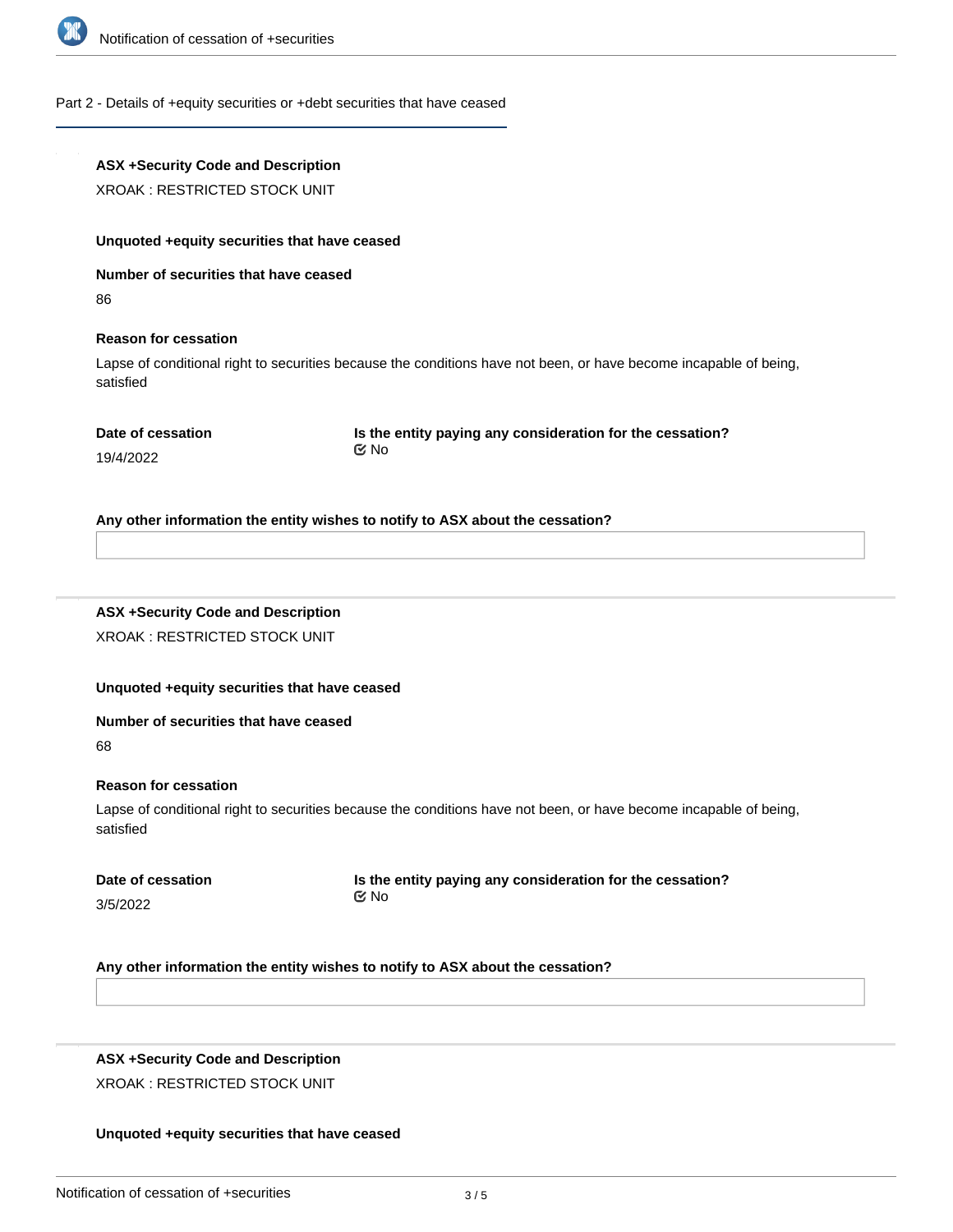

## **Number of securities that have ceased**

12,117

## **Reason for cessation**

Lapse of conditional right to securities because the conditions have not been, or have become incapable of being, satisfied

**Date of cessation**

6/5/2022

**Is the entity paying any consideration for the cessation?** No

**Any other information the entity wishes to notify to ASX about the cessation?**